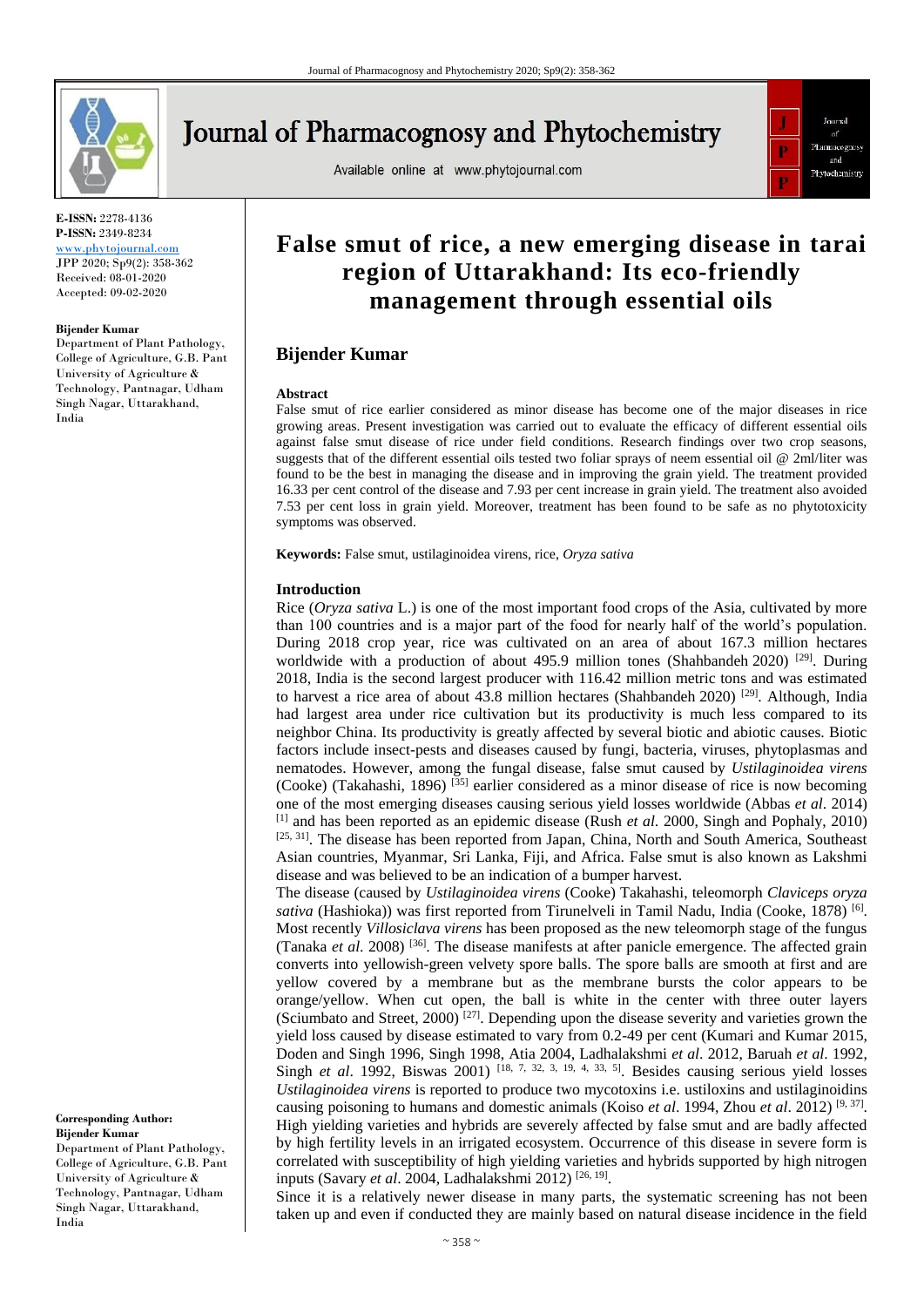which is highly influenced by the environmental conditions. Since the disease affects the grains directly spraying of fungicides particularly at later stages of crop may have chance of residue problems. Use of essential oils is one of the ecofriendly strategies for the management of diseases. The antimicrobial properties of plant oils against sheath blight (Sehajpal *et al.* 2009)  $^{[28]}$  and seed-borne fungi of rice (Nguefack *et al.* 2008) <sup>[22]</sup>, fungal pathogens of cinnamon (Alrajhi 2014) [2] and late blight of tomato (Soylu *et al*. 2006) [34] have been proved. However, no information is available about the efficacy of essential oils against false smut of rice. Therefore, keeping these aspects in mind use of essential oils can be one of the best options for disease management, particularly in the context of organic farming.

### **Materials and Methods**

The Experiment was carried out at N.E.B. Crop Research Centre of G.B. Pant University of Agriculture and Technology, Pantnagar during *kharif* 2018 and 2019 crop seasons to evaluate the efficacy of selected essential oils against false smut of rice. The trials were laid out in a Randomized Block Design (RBD) with three replications and ten treatments *viz.*,  $T_1$  - Citronella oil @ 2.0ml/l;  $T_2$ -Eucalyptus oil @ 2.0ml/l; T<sub>3</sub>- Cedar wood oil @ 2.0ml/l; T<sub>4</sub>-Nirgundi oil @ 2.0ml/l; T<sub>5</sub>-Lemon grass oil @ 2.0ml/l; T<sub>6</sub>-Clove oil @2.0ml/l; T<sub>7</sub>-Neem essential oil @2.0ml/l; T<sub>8</sub>-Emulsifier @2.0ml/l; T<sub>9</sub>-Carbendazim @0.6g/l and T<sub>10</sub>-Control.

The seedlings of susceptible pre-released hybrid UPRH 191 were transplanted on  $31<sup>st</sup>$  July, 2018 and 19<sup>th</sup> July, 2019 with 20cm row to row and 10cm plant to plant spacing in  $5 \times 5$ meter plots. The crop was raised as per the recommended package of practices and protective irrigation was given as and when required. The crop was spray inoculated on 24<sup>th</sup> Sept, 2018 and 12<sup>th</sup> Oct, 2019. The spore balls collected from infected plants were vigorously agitated in sterilized water in a bucket and a sticker was also added to it so that spores can easily stick on to the flowers. The essential oils were sprayed twice first at 2 days after inoculation and second 7 days later, using a hand operated knapsack sprayer fitted with hollow cone nozzle and water volume of 500 lit/ha was maintained. During 2018, crop was sprayed on 26<sup>th</sup> Sept and 3<sup>rd</sup> Oct, while, in 2019, on  $21<sup>st</sup>$  Oct and  $28<sup>th</sup>$  Oct, 2019. The observations on false smut incidence (% infected panicles/  $\text{m}^2$ ) was recorded 10 days before harvesting from 1 m<sup>2</sup> area at random in each plot (Anonymous 1996b). Finally, per cent disease control was calculated to assess the effectivity of essential oils (Kumar *et al*. 2016a&b; Pandey *et al*. 2016) [13, 14, 23] .

The observations on phytotoxicity symptoms namely; viz; epinasty, hyponasty, chlorosis, necrosis, stunting, wilting etc. were recorded as per CIB guidelines using a rating scale of 0 – 10 (Muthukumar and Udhayakumar 2015; Kumar 2018; 2020a&b)  $[20, 15, 16, 17]$  where, 0= no phytotoxicity, 1= 1-10% phytotoxicity, 2=11-20% phytotoxicity, 3=21-30% phytotoxicity, 4=31-40% phytotoxicity, 5=41-50% phytotoxicity, 6=51-60% phytotoxicity, 7=61-70% phytotoxicity, 8=71-80% phytotoxicity, 9=81-90% phytotoxicity and 10= 91-100% phytotoxicity. Visual observations were recorded at 1, 3, 7 and 10 days after spray of test products.

The crop was harvested at maturity and grain yield was recorded on plot basis and further converted into hectare basis. Per cent increase in yield and avoidable loss in yield were calculated on the basis of pooled mean of two crop

seasons. Increase in grain yield and avoidable yield loss (AYL) due to false smut were calculated using grain yield data using following formulae:

Increase in grain yield  $(\% ) = [(\text{Yt-Yc})/\text{Yc}] \times 100$ 

 $AYL=[(Yp-Yu)/Yp] \times 100$ 

Where,  $Yt = yield$  in treatment,  $Yc = yield$  in control,  $Yp =$ Yield under protected condition and Yu = Yield under unprotected condition (Kumar 2011, 2012, 2013; Nagaraja *et al*. 2012) [10, 11, 12, 21] .

#### **Statistical Analysis**

The data collected were statistically analyzed using analysis of variance (ANOVA) for randomized block design with the help of STPR-1 statistical programme developed by Department of Mathematics and Statistics, College of Basic Sciences and Humanities, G.B. Pant University of Agriculture and Technology, Pantnagar. In case of significant result of F test, critical difference at 5% level of probability was taken for comparison between treatment means (Gomez and Gomez 1984) [8] .

# **Results and Discussion**

Field experiments were conducted at Norman E. Borlaug Crop Research Centre, Pantnagar during *Kharif* 2018 and 2019 to find out the efficacy of essential against false smut of rice.

#### **Effect of Essential Oils against False Smut of Rice**

The data pertinent to false smut incidence during 2018 and 2019 crop seasons is presented in table 1. The false smut incidence during 2018 ranged between 20.38 and 30.57 per cent while in 2019 it ranged between 21.20 and 30.01 per cent. During both the years' highest incidence was recorded in untreated control while lowest with carbendazim @ 0.6g/litre. To evaluate the efficacy of different essential oils the data from two seasons were pooled. The pooled analysis (table1) also revealed that of the various treatments spraying of carbendazim @ 0.6g/litre recorded lowest incidence (20.79%) of the false smut. However, among the different essential oils, two spraying of neem oil, first at 2 days after inoculation and second 7 days later was found to be the best recorded 26.24 per cent incidence of the disease and provided 16.33 per cent control of the disease over untreated control.

# **Effect of Essential Oils on Grain Yield of Rice**

The crop was harvested at maturity and grain yield was recorded on plot basis and further converted into hectare basis (Table 2). The yield during 2018 ranged between 5401.00 and 6218.00 kg/ha while in 2019 it ranged between 5428.00 and 6094.67 kg/ha. During both the years' lowest yield was recorded in untreated control while highest with carbendazim @ 0.6g/litre. Like disease incidence the yield data from two seasons were pooled to evaluate the effect of essential oils on grain yield of rice. The pooled analysis (table 2) revealed that of the various treatments spraying of carbendazim @ 0.6g/litre recorded highest grain yield (6156.33 kg/ha). However, among the different essential oils, two spraying of Neem oil, first at 2 days after inoculation and second 7 days later proved to be the best recorded 5843.83 kg/ha grain yield. The treatment provided 7.93 per cent increase in grain yield and avoided 7.35 per cent loss in grain yield.

## **Evaluation of Phtytoxicity of Essential Oils on Rice**

The data pertinent to phytotoxicity symptoms namely; epinasty, hyponasty, chlorosis, necrosis, stunting, wilting etc.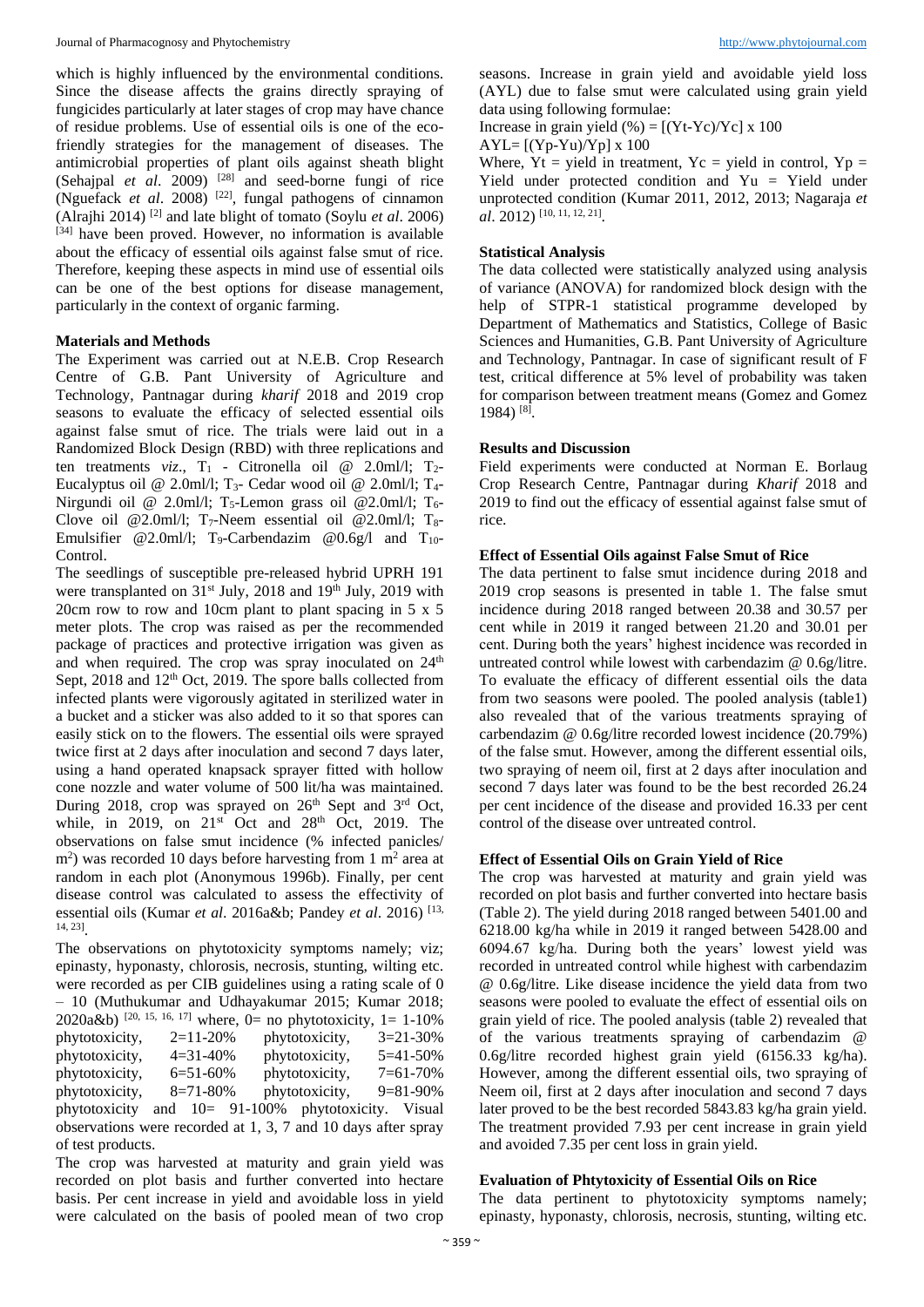are presented in table 3. The plants were observed for the presenece of phytotoxicity symptoms at 1, 3, 7 and 10 days after application of essential soils. It is evident from the results that none of the essential oil showed phytotoxicity symptoms.

Based on the present study it can be concluded that spraying of neem essential oil was found to be the best in managing the false smut disease and also in improving the grain yield compared to untreated control. Complete inhibition in growth of *Ustilaginoidea virens* with lemon grass oil (*Cymbopogon flexuous),* cinnamon oil (*Cinnamomum zeylanicum*) and palmarosa oil (*Cymbopogon martinii*) has been reported under *in-vitro* conditions (Raji *et al.* 2016)<sup>[24]</sup>. Similarly, Nguefack *et al*. (2008) [22] reported the antimicrobial property of cinnamon oil (*Cymbopogon citratus*) against rice pathogens

*Alternaria padwickii, Bipolaris oryzae* and *Fusarium moniliforme*. Likewise, inhibition of mycelial growth of *Sarocladium oryzae in vitro* and reduction in sheath rot severity in field by citronella oil was reported (Sharma *et al*. 2013) [13] .

However, no report is available in literature on the efficacy of neem essential oil against the false smut disease of rice. Therefore, it should be considered as first record.

#### **Acknowledgements**

This study was part of the project All India Coordinated Research Project on Rice, supported and funded by Indian Council of Agriculture Research. The author wants to thank two anonymous reviewers and the Editor for valuable comments and suggestions.

| <b>Table 1:</b> Effect of essential oils on incidence of false smut disease of rice. |  |  |
|--------------------------------------------------------------------------------------|--|--|
|--------------------------------------------------------------------------------------|--|--|

| <b>Treatments</b>               | <b>Dose</b> |       | Infected panicles/m2 $(\% )$ | Disease control $(\% )$ |                          |
|---------------------------------|-------------|-------|------------------------------|-------------------------|--------------------------|
|                                 |             | 2018  | 2019<br>Pooled               |                         |                          |
| T1-Citronella oil               | $2.0$ ml/l  | 28.86 | 31.19                        | 30.03                   | 4.25                     |
| T <sub>2</sub> - Eucalyptus oil | $2.0$ ml/l  | 28.57 | 30.20                        | 29.38                   | 6.30                     |
| T <sub>3</sub> - Cedar wood oil | $2.0$ ml/l  | 28.17 | 30.80                        | 29.49                   | 5.98                     |
| T4-Nirgundi oil                 | $2.0$ ml/l  | 28.58 | 30.53                        | 29.56                   | 5.75                     |
| T5-Lemon grass oil              | $2.0$ ml/l  | 29.31 | 30.01                        | 29.66                   | 5.43                     |
| T6-Clove oil                    | $2.0$ ml/l  | 29.77 | 30.42                        | 30.09                   | 4.04                     |
| T7-Neem essential oil           | $2.0$ ml/l  | 24.92 | 27.56                        | 26.24                   | 16.33                    |
| T8-Emulsifier                   | $2.0$ ml/l  | 29.80 | 30.01                        | 29.91                   | 4.64                     |
| T9-Carbendazim                  | 0.6g/l      | 20.38 | 21.20                        | 20.79                   | 33.69                    |
| T <sub>10</sub> -Control        | ۰.          | 30.57 | 32.16                        | 31.36                   | $\overline{\phantom{a}}$ |
| Sem                             |             | 0.80  | 0.73                         | 0.43                    |                          |
| $CD$ at 5%                      |             | 2.38  | 2.21                         | 1.27                    |                          |

#### **Table 2:** Effect of essential oils on grain yield of rice.

|                                 |                                       |         | Grain yield (kg/ha) |                                                |                          |                          |  |
|---------------------------------|---------------------------------------|---------|---------------------|------------------------------------------------|--------------------------|--------------------------|--|
| <b>Treatments</b>               | <b>Dose</b><br>2019<br>Pooled<br>2018 |         |                     | Increase in yield (%) Avoidable yield loss (%) |                          |                          |  |
| T1-Citronella oil               | $2.0$ ml/l                            | 5569.33 | 5525.33             | 5547.33                                        | 2.45                     | 2.39                     |  |
| T <sub>2</sub> - Eucalyptus oil | $2.0$ ml/l                            | 5563.33 | 5569.00             | 5566.17                                        | 2.80                     | 2.72                     |  |
| T3- Cedar wood oil              | $2.0$ ml/l                            | 5648.67 | 5554.33             | 5601.50                                        | 3.45                     | 3.34                     |  |
| T4-Nirgundi oil                 | $2.0$ ml/l                            | 5454.67 | 5549.67             | 5502.17                                        | 1.62                     | 1.59                     |  |
| T5-Lemon grass oil              | $2.0$ ml/l                            | 5686.33 | 5575.33             | 5630.83                                        | 4.00                     | 3.84                     |  |
| T6-Clove oil                    | $2.0$ ml/l                            | 5585.67 | 5529.67             | 5557.67                                        | 2.64                     | 2.58                     |  |
| T7-Neem essential oil           | $2.0$ ml/l                            | 5894.67 | 5793.00             | 5843.83                                        | 7.93                     | 7.35                     |  |
| T8-Emulsifier                   | $2.0$ ml/l                            | 5654.33 | 5577.00             | 5615.67                                        | 3.72                     | 3.58                     |  |
| T9-Carbendazim                  | 0.6g/l                                | 6218.00 | 6094.67             | 6156.33                                        | 13.70                    | 12.05                    |  |
| T <sub>10</sub> -Control        | $\overline{\phantom{0}}$              | 5401.00 | 5428.00             | 5414.50                                        | $\overline{\phantom{a}}$ | $\overline{\phantom{a}}$ |  |
| Sem                             |                                       | 46.81   | 47.96               | 36.78                                          |                          |                          |  |
| $CD$ at 5%                      |                                       | 139.07  | 142.50              | 109.29                                         |                          |                          |  |

Table 3: Evaluation of phytotoxicity of selected essential oils on rice (2018 and 2019).

| <b>Treatment</b>                | Days of observation after spray | <b>Phytotoxicity Symptoms</b> |                  |                  |                 |                 |          |  |
|---------------------------------|---------------------------------|-------------------------------|------------------|------------------|-----------------|-----------------|----------|--|
|                                 |                                 | <b>Epinasty</b>               | <b>Hyponasty</b> | <b>Chlorosis</b> | <b>Necrosis</b> | <b>Stunting</b> | Wilting  |  |
|                                 | $1st$ day                       | 0                             | $\Omega$         | $\theta$         | $\Omega$        | 0               | $\Omega$ |  |
| Untreated control               | 3rd day                         | $\theta$                      | $\Omega$         | $\theta$         | $\Omega$        | $\Omega$        | $\Omega$ |  |
| (water spray)                   | $7th$ day                       | $\Omega$                      | $\theta$         | $\Omega$         | $\Omega$        | $\Omega$        | $\Omega$ |  |
|                                 | $10th$ day                      | $\theta$                      | $\theta$         | $\Omega$         | $\Omega$        | $\Omega$        | $\Omega$ |  |
| T1-Citronella oil               | $1st$ day                       | $\Omega$                      | $\Omega$         | $\theta$         | $\Omega$        | $\Omega$        | $\Omega$ |  |
|                                 | 3rd day                         | $\Omega$                      | $\theta$         | $\mathbf{0}$     | $\Omega$        | $\Omega$        | $\Omega$ |  |
|                                 | $7th$ day                       | $\theta$                      | $\Omega$         | $\mathbf{0}$     | $\theta$        | $\Omega$        | $\Omega$ |  |
|                                 | $10th$ day                      | $\Omega$                      | $\Omega$         | $\Omega$         | $\Omega$        | $\Omega$        | $\Omega$ |  |
| T2- Eucalyptus oil              | $1st$ day                       | $\Omega$                      | $\theta$         | $\Omega$         | $\Omega$        | $\Omega$        | $\Omega$ |  |
|                                 | 3rd day                         | $\Omega$                      | $\theta$         | $\mathbf{0}$     | $\theta$        | $\Omega$        | $\Omega$ |  |
|                                 | $7th$ day                       | $\Omega$                      | $\theta$         | $\mathbf{0}$     | $\theta$        | $\Omega$        | $\Omega$ |  |
|                                 | $10th$ day                      | $\theta$                      | $\theta$         | $\Omega$         | $\Omega$        | $\Omega$        | $\Omega$ |  |
| T <sub>3</sub> - Cedar wood oil | $1st$ day                       | $\Omega$                      | $\Omega$         | $\Omega$         | $\Omega$        | $\Omega$        | $\Omega$ |  |
|                                 | $3rd$ day                       | $\Omega$                      | $\Omega$         | $\Omega$         | $\Omega$        | $\Omega$        | $\Omega$ |  |
|                                 | $7th$ day                       | $\theta$                      | $\overline{0}$   | $\overline{0}$   |                 | $\theta$        |          |  |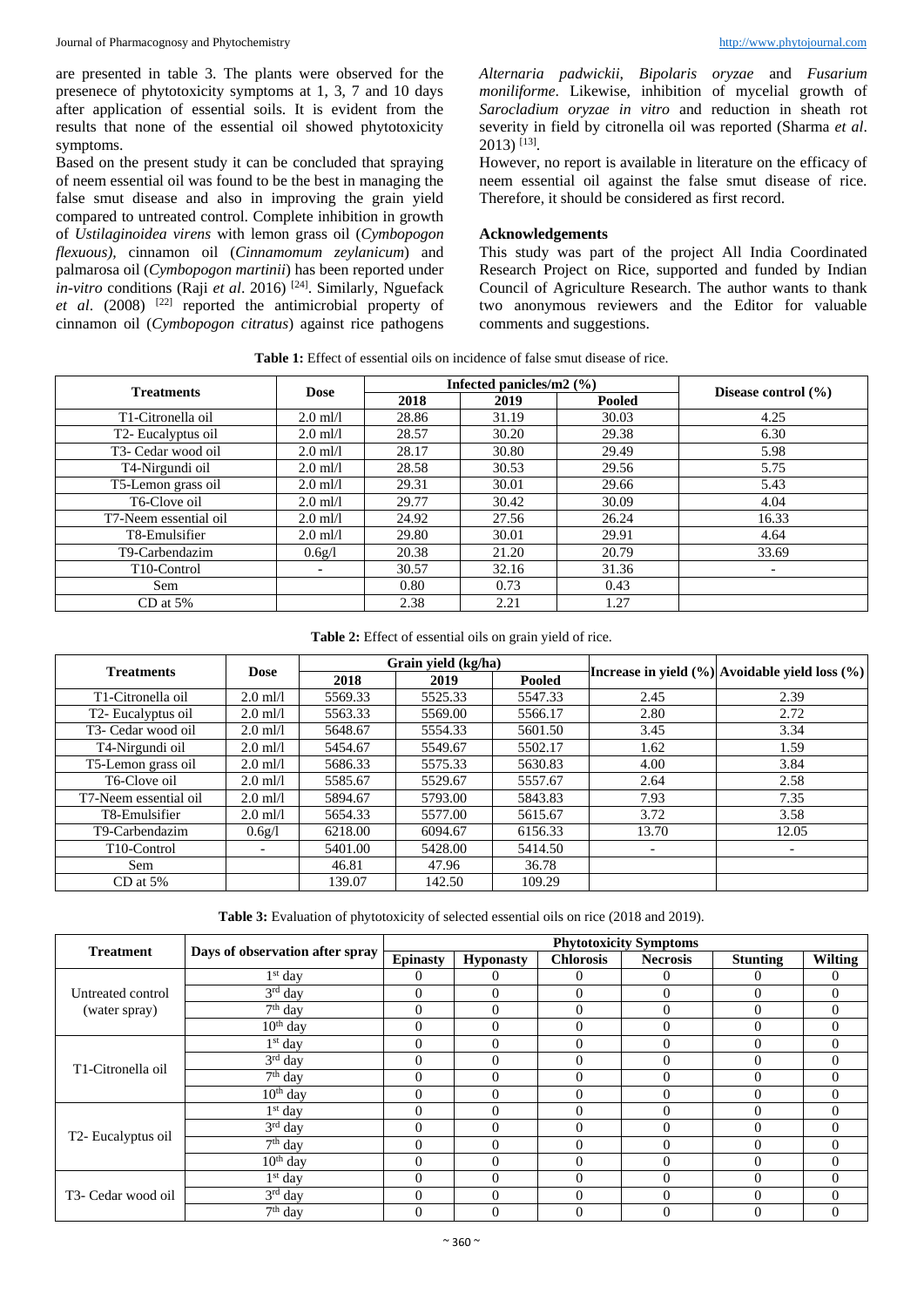|                       | $10th$ day                       | $\mathbf{0}$     | $\mathbf{0}$     | $\boldsymbol{0}$ | $\overline{0}$   | $\theta$       | $\overline{0}$   |
|-----------------------|----------------------------------|------------------|------------------|------------------|------------------|----------------|------------------|
|                       | $1st$ day                        | $\overline{0}$   | $\boldsymbol{0}$ | $\boldsymbol{0}$ | $\boldsymbol{0}$ | $\overline{0}$ | $\overline{0}$   |
| T4-Nirgundi oil       | 3rd day                          | $\mathbf{0}$     | $\mathbf{0}$     | $\boldsymbol{0}$ | $\overline{0}$   | $\theta$       | $\overline{0}$   |
|                       | $7th$ day                        | $\mathbf{0}$     | $\mathbf{0}$     | $\boldsymbol{0}$ | $\overline{0}$   | $\theta$       | $\overline{0}$   |
|                       | $10th$ day                       | $\overline{0}$   | $\mathbf{0}$     | $\boldsymbol{0}$ | $\boldsymbol{0}$ | $\theta$       | $\overline{0}$   |
|                       | $1st$ day                        | $\overline{0}$   | $\boldsymbol{0}$ | $\boldsymbol{0}$ | $\boldsymbol{0}$ | $\mathbf{0}$   | $\mathbf{0}$     |
|                       | $3rd$ day                        | $\overline{0}$   | $\mathbf{0}$     | $\overline{0}$   | $\overline{0}$   | $\mathbf{0}$   | $\overline{0}$   |
| T5-Lemon grass oil    | $7th$ day                        | $\overline{0}$   | $\mathbf{0}$     | $\boldsymbol{0}$ | $\mathbf{0}$     | $\mathbf{0}$   | $\overline{0}$   |
|                       | $10th$ day                       | $\overline{0}$   | $\mathbf{0}$     | $\boldsymbol{0}$ | $\overline{0}$   | $\mathbf{0}$   | $\overline{0}$   |
|                       | $1st$ day                        | $\overline{0}$   | $\mathbf{0}$     | $\boldsymbol{0}$ | $\overline{0}$   | $\mathbf{0}$   | $\mathbf{0}$     |
| T6-Clove oil          | $3rd$ day                        | $\mathbf{0}$     | $\mathbf{0}$     | $\overline{0}$   | $\overline{0}$   | $\mathbf{0}$   | $\overline{0}$   |
|                       | $7th$ day                        | $\overline{0}$   | $\mathbf{0}$     | $\boldsymbol{0}$ | $\overline{0}$   | $\mathbf{0}$   | $\overline{0}$   |
|                       | $10th$ day                       | $\mathbf{0}$     | $\boldsymbol{0}$ | $\boldsymbol{0}$ | $\boldsymbol{0}$ | $\mathbf{0}$   | $\overline{0}$   |
|                       | $1st$ day                        | $\theta$         | $\Omega$         | $\overline{0}$   | $\mathbf{0}$     | $\Omega$       | $\mathbf{0}$     |
| T7-Neem essential oil | 3rd day                          | $\mathbf{0}$     | $\mathbf{0}$     | $\boldsymbol{0}$ | $\boldsymbol{0}$ | $\Omega$       | $\overline{0}$   |
|                       | $7th$ day                        | $\mathbf{0}$     | $\mathbf{0}$     | $\overline{0}$   | $\overline{0}$   | $\mathbf{0}$   | $\overline{0}$   |
|                       | $10th$ day                       | $\theta$         | $\mathbf{0}$     | $\boldsymbol{0}$ | $\boldsymbol{0}$ | $\Omega$       | $\overline{0}$   |
|                       | 1 <sup>st</sup> day              | $\mathbf{0}$     | $\mathbf{0}$     | $\boldsymbol{0}$ | $\boldsymbol{0}$ | $\theta$       | $\overline{0}$   |
| T8-Emulsifier         | 3rd day                          | $\mathbf{0}$     | $\overline{0}$   | $\boldsymbol{0}$ | $\boldsymbol{0}$ | $\theta$       | $\overline{0}$   |
|                       | $7th$ day                        | $\mathbf{0}$     | $\overline{0}$   | $\boldsymbol{0}$ | $\boldsymbol{0}$ | $\theta$       | $\overline{0}$   |
|                       | $10th$ day                       | $\boldsymbol{0}$ | $\boldsymbol{0}$ | $\boldsymbol{0}$ | $\boldsymbol{0}$ | $\mathbf{0}$   | $\boldsymbol{0}$ |
| T9-Carbendazim        | $1st$ day                        | $\overline{0}$   | $\overline{0}$   | $\boldsymbol{0}$ | $\boldsymbol{0}$ | $\overline{0}$ | $\overline{0}$   |
|                       | 3rd day                          | $\mathbf{0}$     | $\overline{0}$   | $\overline{0}$   | $\overline{0}$   | $\theta$       | $\overline{0}$   |
|                       | $\overline{7}$ <sup>th</sup> day | $\overline{0}$   | $\overline{0}$   | $\overline{0}$   | $\mathbf{0}$     | $\overline{0}$ | $\overline{0}$   |
|                       | $10th$ day                       | $\overline{0}$   | $\theta$         | $\overline{0}$   | $\overline{0}$   | $\theta$       | $\overline{0}$   |
| Sem                   |                                  | $_{\rm NS}$      | $_{\rm NS}$      | $_{\rm NS}$      | $_{\rm NS}$      | $_{\rm NS}$    | $_{\rm NS}$      |
| CD at 5%              |                                  | <b>NS</b>        | <b>NS</b>        | <b>NS</b>        | <b>NS</b>        | <b>NS</b>      | <b>NS</b>        |

#### **References**

- 1. Abbas HK, Shier WT, Cartwright RD, Sciumbato GL. *Ustilaginoidea virens* infection of rice in Arkansas: toxicity of false smut galls, their extracts and the ustiloxin fraction. American Journal of Plant Sciences. 2014; 5:3166-3176.
- 2. Alrajhi AMH. Impact of plant oils as antifungal activity against fungal pathogens of *Cinnamomum zeylanicum* (Cinnamon). International Journal of Medical and Health Science Research. 2014; 1:1-12.
- 3. Atia MMM. Rice false smut (*Ustilaginoidea virens*) in Egypt. Journal of Plant Disease Protection 2004; 14:71- 82.
- 4. Baruah BP, Senapoty D, Ali MS. False smut: a threat to rice growers in Assam. Indian Journal of Mycology and Plant Pathology. 1992; 22:274-277.
- 5. Biswas A. Field reaction of hybrid rice varieties to false smut and kernel smut disease in West Bengal India. Environment and Ecology. 2001; 19:299-300.
- 6. Cooke MC. Some extra-European fungi. Grevillea. 1878; 7:13-15.
- 7. Doden DS, Singh R. False smut of rice: Present status. Agriculture Review. 1996; 17(4):227-240.
- 8. Gomez KA, Gomez AA. Statistical procedures for agricultural research (2ed.). John Wiley and Sons, New York, 1984, 680.
- 9. Koiso Y, Li Y, Iwasaki S, Hanaoka K, Kobayashi T, Sonoda R *et al*. Ustiloxins, antimitotic cyclic peptides from false smut balls on rice panicles caused by *Ustilaginoidea virens*. Journal of Antibiotics. 1994; 47:765-772.
- 10. Kumar B. Management of blast disease of finger millet (*Eleusine coracana*) in mid-western Himalayas. Indian Phytopathology. 2011; 64(2):154-158.
- 11. Kumar B. Management of important diseases of barnyard millet (*Echinochloa frumentacea*) in mid-western Himalayas. Indian Phytopathology. 2012; 65(3):300-302.
- 12. Kumar B. Management of grain smut disease of barnyard millet (*Echinochloa frumentacea*). Indian Phytopathology. 2013; 66(4):403-405.
- 13. Kumar B, Pandey AK, Dev C. Development and validation of IPM technology for ginger in Garhwal region of Uttarakhand. Journal of Hill Agriculture. 2016a; 7(2):227-230.
- 14. Kumar B, Pandey AK, Dev C. Evaluation and validation of IPM technology for bell pepper (*Capsicum annuum* var. *frutescens* L.) through farmers' participatory approach in mid Garhwal hills of Uttarakhand. International Journal of Plant Protection. 2016b; 9(1):109-114.
- 15. Kumar B. Bio-efficacy of Tebuconazole 060 FS (Raxil 060 FS) as seed treatment against Kranl bunt, loose smut and flag smut of wheat. The Bioscan. 2018; 13(1):33-39.
- 16. Kumar B. Bio-efficacy of newer fungicide Trifloxystrobin 25% plus Tebuconazole 50% WG (Nativo 75 WG) against anthracnose leaf spot and pod blight of soybean. The Bioscan 2020a; (*In Press*)
- 17. Kumar B. Evaluation of difenoconazole 3% WS as seed treatment against Karnal bunt in wheat. The Bioscan 2020b; (*In Press*)
- 18. Kumari S, Kumar J. Evaluation of yield losses and management practices of false smut in rice (*Oryza sativa*). Indian Phytopathology. 2015; 68 (1):45-49.
- 19. Ladhalakshmi D, Laha G, Singh R, Karthikeyan A, Mangrauthia S, Sundaram R *et al*. Isolation and characterization of *Ustilaginoidea virens* and survey of false smut disease of rice in India. Phytoparasitica. 2012; 40(2):171.
- 20. Muthukumar A, Udhayakumar R. Bioefficacy studies of new fungicide molecules (Ridomil Gold 68%WP) against leaf spot and fruit spot/rot of pomegranate. The Bioscan 2015; 10(4):1859-1862.
- 21. Nagaraja A, Kumar B, Raguchander T, Hota AK, Patro TSSK, Devaraje Gowda P *et al*. Impact of Disease Management Practices on Finger Millet Blast and Grain Yield. Indian Phytopathology. 2012; 65(4):356-359.